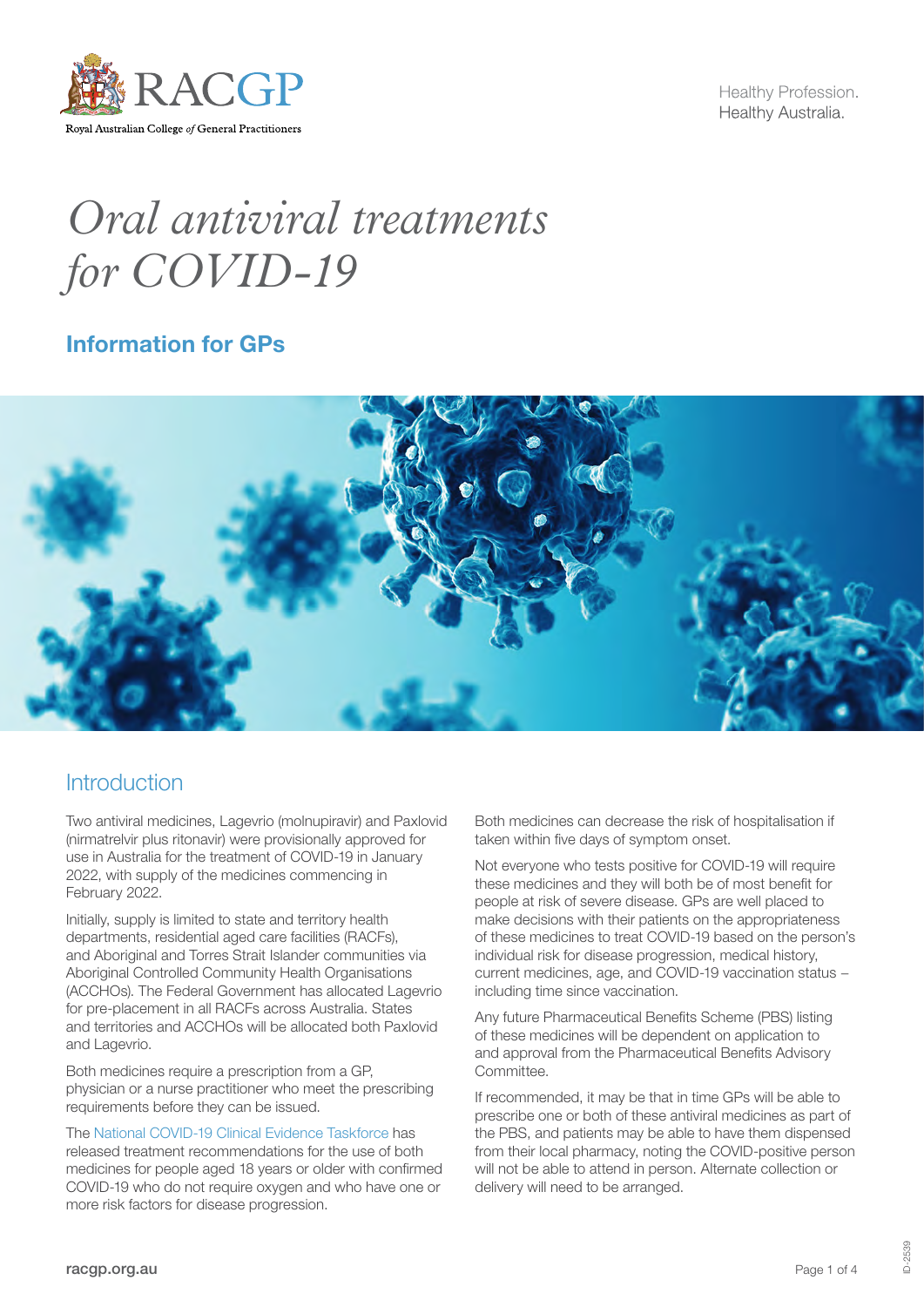## Confirmation of COVID-positive status

Confirmation of positive status can be via a rapid antigen test (RAT) or polymerase chain reaction (PCR) test. It is recommended where a positive home RAT result is reported and antiviral treatment is being considered, a confirmatory RAT (home or point-of-care) should be conducted by a qualified health professional before commencement of treatment.

## **Prescribing**

Telehealth consultations will be sufficient in many cases to determine if treatment is appropriate, including via normal after-hours medical deputising services. It is recommended medical deputising GPs and nurse practitioners work in partnership with the usual treating GP or physician to determine if treatment is appropriate.

A prescription needs to be issued for the medicine to be administered. The recommendation for the recording and dispensing of prescriptions is to follow the same process for other orders where medicines that are held in stock are issued (for example, antibiotics). Some RACFs and ACCHOs will do this differently and how prescriptions are handled, and the medicines allocated, will be dependent on the local processes in place, and local state or territory requirements.

While clinical information systems (CIS) are being updated to include these medicines, they may not initially appear for prescribing purposes. In the interim you can still prescribe the medicines in your CIS by creating a custom medicine entry. It is important to note that the inbuilt medicine interaction and medical condition checker will not work, and you will need to be aware of the risks and contraindications as outlined in the product information for each medicine, and as per the University of Liverpool's [COVID-19 drug](https://www.covid19-druginteractions.org/checker)  [interactions checker.](https://www.covid19-druginteractions.org/checker)

The two treatments should not be prescribed for the same person at the same time.

Please refer to the prescribing requirements in your state or territory.

### **Consent**

As with all medicines, patients or carers will need to provide informed consent for these medicines to be prescribed. GPs working with patients in RACFs may find it helpful to pre-emptively discuss these medicines with their patients, even if they do not have COVID-19, to determine eligibility criteria and obtain pre-consent for these medicines to be prescribed in the event they test positive for COVID-19.

A subsequent discussion is advised at the point at which the patient requires the medicine to confirm the pre-consent is still applicable.

### Adverse event reporting

If a patient experiences an adverse event which you think may be related to the prescribed medicine you can report this directly to the [Therapeutic Goods Administration](https://aems.tga.gov.au/) or via your normal state or territory reporting channels.

## Lagevrio (molnupiravir)

Lagevrio [product information](https://www.tga.gov.au/sites/default/files/lagevrio-pi.pdf) and [consumer medical](https://www.tga.gov.au/sites/default/files/lagevrio-cmi.pdf)  [information](https://www.tga.gov.au/sites/default/files/lagevrio-cmi.pdf)

## When to prescribe

The [National COVID-19 Clinical Evidence Taskforce](https://app.magicapp.org/#/guideline/L4Q5An/section/jboz6G) recommends Lagevrio be considered for use:

- within five days of symptom onset in adults with COVID-19 who do not require oxygen; and
- who are unvaccinated and have one or more risk factors for disease progression;\* or
- who are immunosuppressed or not immunocompetent regardless of vaccination status; or
- who have received one or two doses of vaccine and are at high risk of severe disease on the basis of age and multiple risk factors; and
- where other treatments (such as intravenous infusion of sotrovimab or oral nirmatrelvir plus ritonavir) are not suitable or available.

\* Based on the inclusion criteria for the medicine's trial, risk factors for disease progression include:

- age  $\geq 60$  years
- $BMI \geq 30$  kg/m<sup>2</sup>
- chronic kidney disease (eGFR 30-60 mL/min/1.73m<sup>2</sup> by MDRD), excluding patients on dialysis
- serious heart conditions such as heart failure, coronary artery disease or cardiomyopathies
- chronic obstructive pulmonary disease
- active cancer (excluding minor cancers not associated with immunosuppression, eg basal cell carcinomas)
- immunocompromised state following solid organ transplant
- sickle cell disease
- diabetes.

### **Dosage**

The standard dose of Lagevrio is 800 mg (administered as four 200 mg capsules), taken every 12 hours for five days, with or without food.

Lagevrio should be taken regularly at the same time each day. If a dose is missed and it has been less than 10 hours since the last dose the patient can take it as soon as it is remembered. If it has been more than 10 hours since the missed dose this should be skipped, and the next dose taken at the scheduled time. A double dose should not be taken to make up for a missed dose. Patients should not stop taking Lagevrio without speaking to their GP or physician.

The capsules should not be opened, broken or crushed, and must be swallowed whole.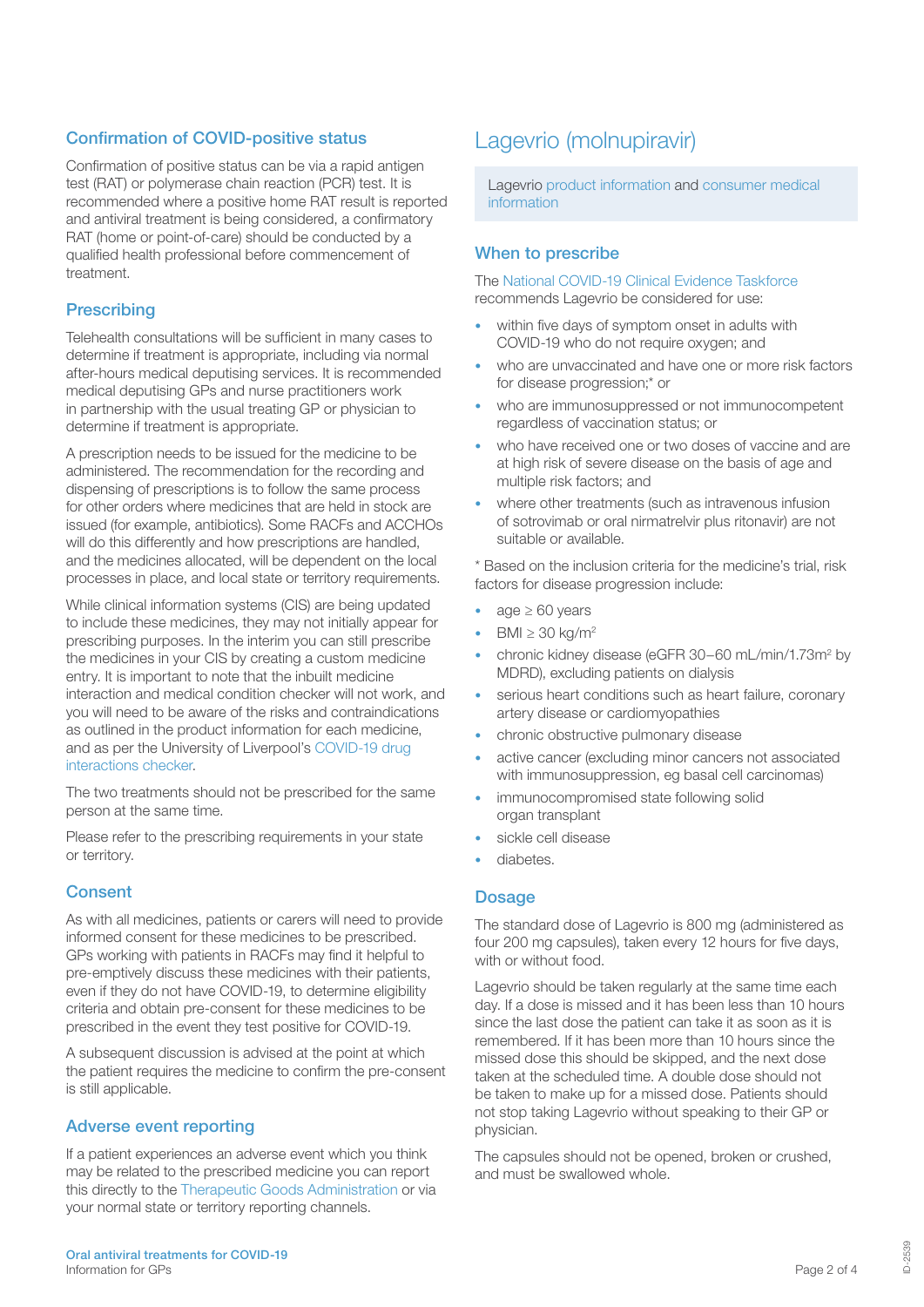## **Contraindications**

A person should not take Lagevrio if they are allergic to molnupiravir or any of the other ingredients listed in the [product](https://www.tga.gov.au/sites/default/files/lagevrio-cmi.pdf) [information](https://www.tga.gov.au/sites/default/files/lagevrio-pi.pdf), listed below.

- Croscarmellose sodium Potassium hydroxide
	- Ethanol absolute Propylene glycol
- - Hyprolose Purified water
- Hypromellose Shellac
	-
- Iron oxide red Strong ammonia solution
- Isopropyl alcohol Tert-butyl alcohol
	- Magnesium stearate Titanium dioxide
- Microcrystalline cellulose

To date, there have been no medicine interactions identified with Lagevrio based on the limited data currently available.

## Pregnancy, conception and breastfeeding

Lagevrio is not recommended during pregnancy.

Women of childbearing potential should use effective contraception for the duration of treatment and for four days after the last dose of Lagevrio. Men who are sexually active with a person of childbearing potential should use an effective contraception during treatment and for three months after treatment with Lagevrio.

Breastfeeding is not recommended during treatment and for four days after the last dose of Lagevrio.

## Side effects

The most common side effects of Lagevrio are diarrhoea, nausea and dizziness. These side effects can lead to significant morbidity in frail and elderly patients, including dehydration, delirium and increased falls risk. It is important older people who are administered Lagevrio are closely monitored. Patients should be advised to speak with their GP or prescribing physician if they are concerned about any side effects while taking the medication.

## Paxlovid (nirmatrelvir plus ritonavir)

Paxlovid [product information](https://www.tga.gov.au/sites/default/files/paxlovid-pi.pdf) and [consumer medical](https://www.tga.gov.au/sites/default/files/paxlovid-cmi.pdf)  [information](https://www.tga.gov.au/sites/default/files/paxlovid-cmi.pdf)

## When to prescribe

The [National COVID-19 Clinical Evidence Taskforce](https://app.magicapp.org/#/guideline/L4Q5An/section/LA6kkM) recommends Paxlovid be considered for use:

- within five days of symptom onset in adults with COVID-19 who do not require oxygen; and
- who are unvaccinated and have one or more risk factors for disease progression;\*\* or
- who are immunosuppressed or not immunocompetent regardless of vaccination status; or
- who have received one or two doses of vaccine and are at high risk of severe disease on the basis of age and multiple risk factors.

\*\* Based on the population included within the medicine's trial, risk factors for disease progression include:

- age  $\geq 60$  years
- diabetes (requiring medication)
- BMI ≥ 25 kg/m2 • cardiovascular disease
- 
- hypertension
- chronic lung disease.

## **Dosage**

The standard dose of Paxlovid is 300 mg of nirmatrelvir (two 150 mg tablets) together with 100 mg of ritonavir (one tablet). All tablets must be taken together, with or without food. The tablets should be swallowed whole and not chewed, broken, or crushed.

The tablets are dispensed in pre-dosed blistered cards.

Paxlovid is taken every 12 hours for five days. If patients miss a dose, they should not take a double dose to make up for the missed dose and should take their next dose as scheduled. Patients should not stop taking Paxlovid or change their dosage without speaking to their GP or physician.

### Dosage adjustment for patients with renal impairment

Patients with moderate renal impairment (eGFR ≥30 to <60 mL/min) can be prescribed a lower dose of 150 mg nirmatrelvir (one tablet) with one 100 mg tablet of ritonavir. Paxlovid is contraindicated in patients with severe renal impairment (eGFR <30 mL/min). Refer to the [product](https://www.tga.gov.au/sites/default/files/paxlovid-pi.pdf)  [information](https://www.tga.gov.au/sites/default/files/paxlovid-pi.pdf) for further details on dose adjustment.

Patients receiving an adjusted dose must be made aware that as the tablets are dispensed in pre-dosed blistered cards, only one tablet of nirmatrelvir with the tablet of ritonavir should be taken every 12 hours.

## **Contraindications**

Paxlovid is contraindicated for patients with severe renal (eGFR <30 mL/min) or severe hepatic impairment (Child-Pugh Class C), and those who are allergic to nirmatrelvir or ritonavir or any of the ingredients listed in the [product](https://www.tga.gov.au/sites/default/files/paxlovid-cmi.pdf)  information, including:

- microcrystalline cellulose
- lactose monohydrate
- croscarmellose sodium
- colloidal silicon dioxide
- sodium stearyl fumarate.

ID-2539